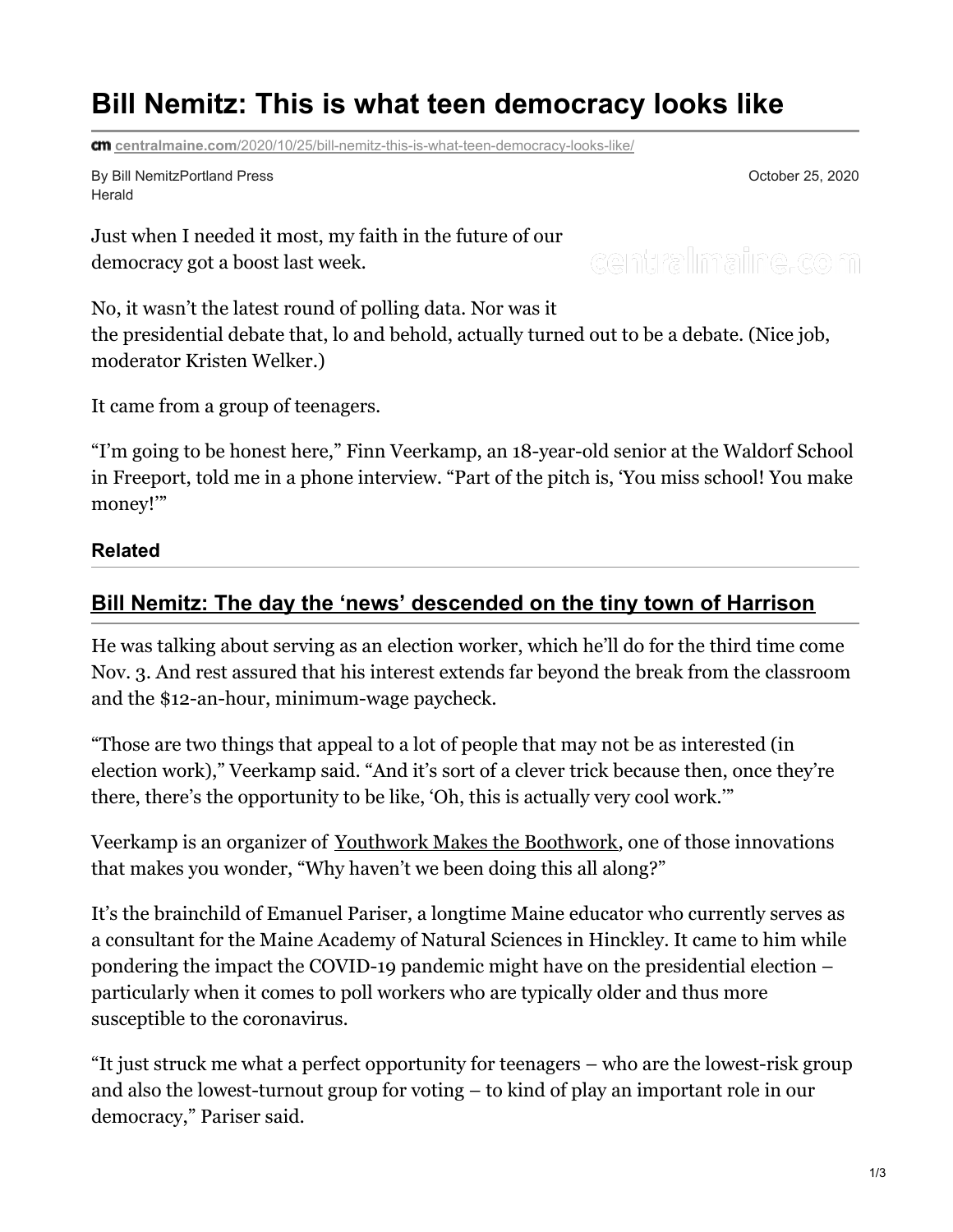During the summer, Pariser formed a planning committee made up of fellow educators and approached the Maine League of Women Voters, which already was hard at work registering high-school-age voters. Once word got out about an effort to take that up a notch and actually help run the election, Veerkamp and four other high schoolers stepped up to form a steering committee and, they hope, infuse new blood into a system that sorely needs it.

"Don't blame it on the pandemic," Secretary of State Matt Dunlap, who recently met with the group via Zoom, said in an interview last week. "This has been a systemic problem for a long time. There's a lack of poll workers – and that's why you've seen polling places being consolidated over and over and over again. They just don't have the people to staff them."

The jobs are many. In addition to checking off voters' names and handing them their ballots, a typical polling place needs people to direct traffic, help with the voting machines and, now more than ever, constantly sanitize the voting booths.

Then there's the flood of absentee ballots that need to be processed before they are actually counted after the polls close. Marshwood High school senior Vivian Burnham, 17, of South Berwick, will train for that task on Monday.

"It's something that really matters a lot to me," Burnham said. "I seek to be kind of an example to other young people to do this kind of work, to kind of build the next generation of people who are interested in being civically engaged."

Election workers must be registered voters. Maine's minimum age to register is 17, although one needs to be 18 to vote in a general election. Seventeen-year-olds can vote in a primary if they'll turn 18 before the general election.

Emma Haims won't turn 17 until December. But that's not stopping her from getting involved now – while she's too young to work at the polls, she'll spend parts of the coming days canvassing some of Maine's 503 municipalities for the League of Women Voters to see what they need as the Election Day fast approaches.

Haims, a junior at the Waldorf School in Freeport, has nothing but admiration for the veteran election workers who have been at it for 20, 30, even 40 years and beyond.

"It really does show that there are some people who are really passionate about it," she said. "And that's inspiring."

How far Youthwork Makes the Boothwork can go in reshaping Maine's elections remains to be seen – organizers haven't had time yet to gauge how many visits to their website have actually connected Maine teens with their local voting places.